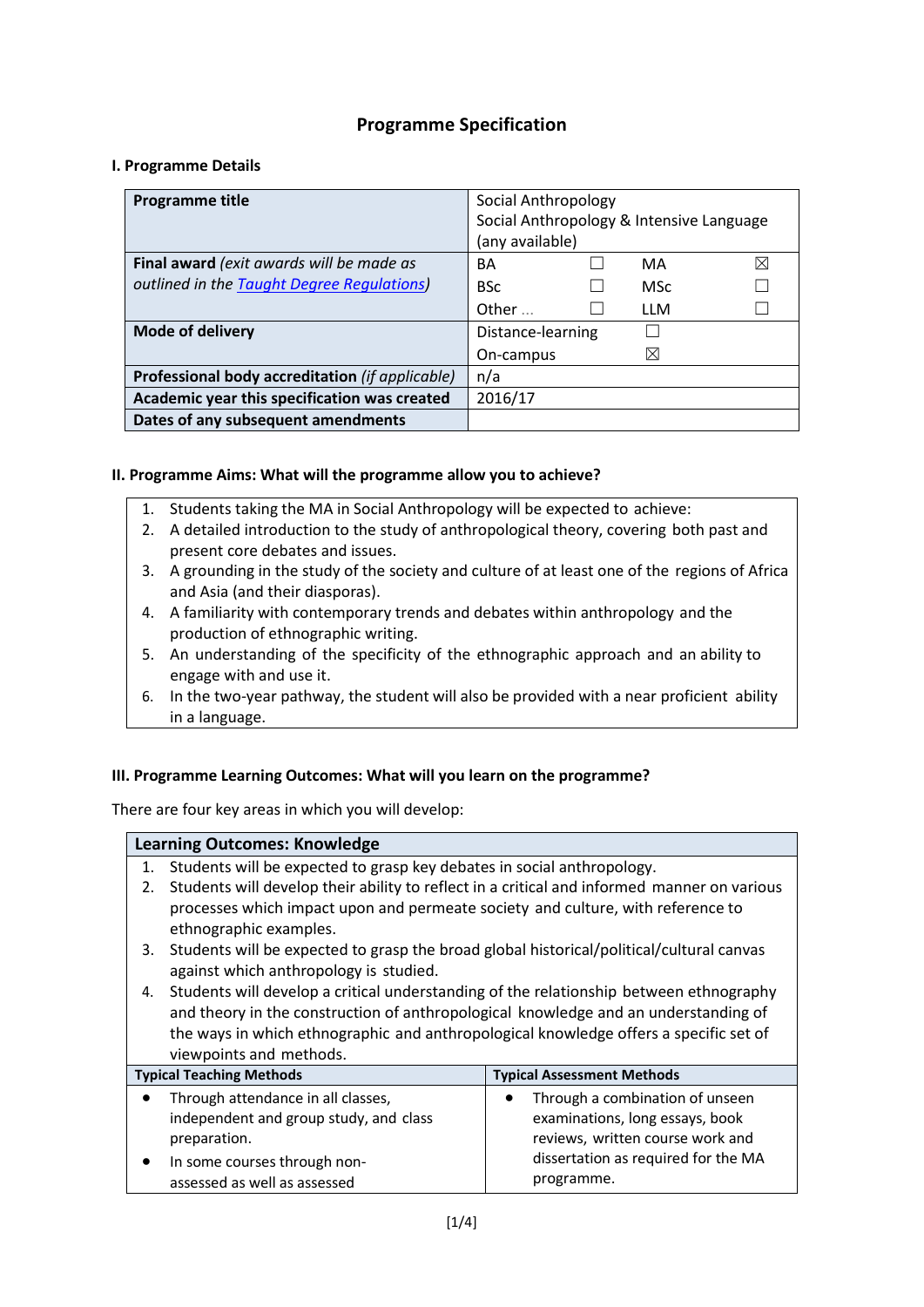| coursework.                              |  |
|------------------------------------------|--|
| Through in course lectures/ seminars and |  |
| through coursework.                      |  |

| Learning Outcomes: Intellectual (thinking) skills |                                                                                                                                                                                                                                                                                                                             |                                                                                                                         |
|---------------------------------------------------|-----------------------------------------------------------------------------------------------------------------------------------------------------------------------------------------------------------------------------------------------------------------------------------------------------------------------------|-------------------------------------------------------------------------------------------------------------------------|
| 1.                                                | Students will learn to become precise and cautious in their assessment of evidence<br>and their encounters with knowledge, and will develop finely honed critical skills in<br>reassessing evidence for themselves                                                                                                          |                                                                                                                         |
| 2.                                                | Students will develop presentation skills as part of seminar and dissertation<br>work.                                                                                                                                                                                                                                      |                                                                                                                         |
| 3.                                                | Students will learn how to design a research project, set a timetable, understand<br>the principles of fieldwork, and consider questions of ethics.                                                                                                                                                                         |                                                                                                                         |
| 4.                                                | Students will learn how to gather, synthesise and assess large bodies of text and also<br>how to re-present such a body of knowledge in a synthetic and analytical manner.                                                                                                                                                  |                                                                                                                         |
|                                                   | <b>Typical Teaching Methods</b>                                                                                                                                                                                                                                                                                             | <b>Typical Assessment Methods</b>                                                                                       |
| $\bullet$                                         | Through courses which introduce<br>information and ideas that need to be<br>assessed critically and analysed in context.<br>Students are encouraged not simply to<br>summarise evidence and arguments but<br>also develop their own assessments as to<br>the relative value of different strategies/<br>arguments/evidence. | Through unseen examinations. Long<br>$\bullet$<br>essays, course work and<br>dissertation may also be used/<br>required |
|                                                   | Through independent dissertation and<br>course work which entail selecting,<br>designing and refining topics [with<br>advice and assistance from tutors] and<br>elaborating precise research<br>questions/hypotheses.<br>Through the structure and content of<br>courses of an interdisciplinary nature.                    |                                                                                                                         |

| Learning Outcomes: Subject-based practical skills                   |                                                                                                                                |                                                                                                             |
|---------------------------------------------------------------------|--------------------------------------------------------------------------------------------------------------------------------|-------------------------------------------------------------------------------------------------------------|
| 1.                                                                  | Communicate effectively in writing, in academic English                                                                        |                                                                                                             |
| 2.                                                                  | Retrieve, sift and select information from a variety of sources including print and<br>other forms of mass media               |                                                                                                             |
| 3.                                                                  | Listen to, discuss and present ideas introduced during seminars. Develop<br>communication and interactive social group skills. |                                                                                                             |
| 4.                                                                  | Practice research techniques in a variety of specialized research libraries and<br>institutes.                                 |                                                                                                             |
| 5.                                                                  | Become prepared to undertake short field-based research.                                                                       |                                                                                                             |
| 6.                                                                  | In the two year intensive language pathway, to acquire/develop skills in a                                                     |                                                                                                             |
|                                                                     | language to Effective Operational Proficiency level, i.e., being able to                                                       |                                                                                                             |
| communicate in written and spoken medium in a contemporary language |                                                                                                                                |                                                                                                             |
|                                                                     | <b>Typical Teaching Methods</b>                                                                                                | <b>Typical Assessment Methods</b>                                                                           |
|                                                                     | Through the writing of long essays and<br>dissertations.<br>Through regular seminar presentations.                             | Through unseen examinations. Long<br>essays, course work and<br>dissertation may also be used/<br>required. |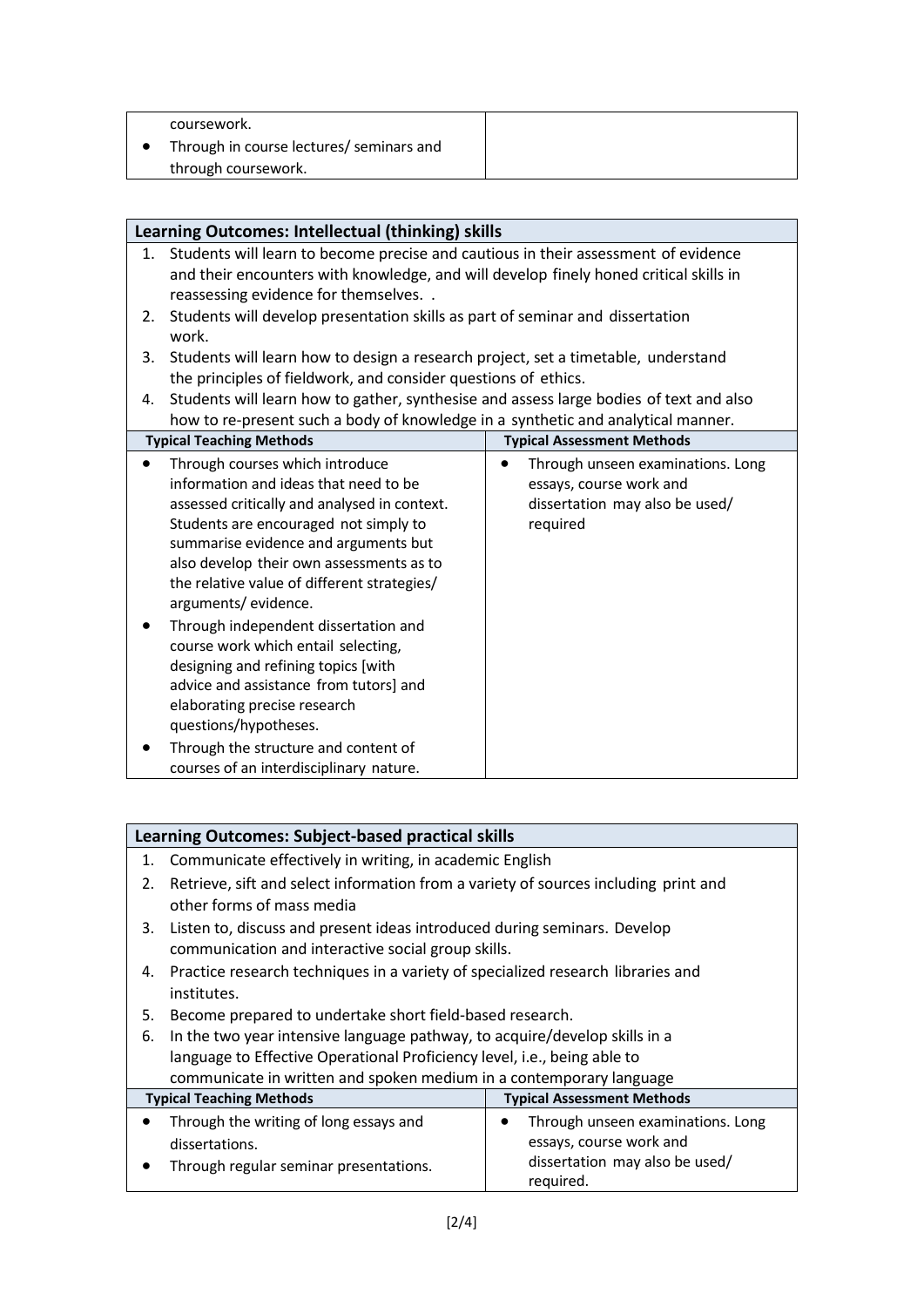| Through seminar discussion.                  |  |
|----------------------------------------------|--|
| Through independent work for essays/         |  |
| dissertations.                               |  |
| Through independent work,                    |  |
| departmental dissertation guidance           |  |
| notes and meetings, and meetings with        |  |
| supervisor.                                  |  |
| Through required regular readings for weekly |  |
| seminar discussions.                         |  |

## **Learning Outcomes: Transferrable skills**

Students will be expected to learn to

- 1. Plan, organise and write masters' level essays and dissertations.
- 2. Structure and communicate ideas effectively both orally and in writing.
- 3. Understand unconventional ideas.
- 4. Present (non–assessed) material orally.
- 5. Write and present convincing policy documents, project and business reports
- 6. Work effectively both alone and as part of a discussion group.
- 7. Work alone in a self-motivated fashion; take feedback and criticism positively and use it as springboard for effective improvement of their work.
- 8. Function as a student and researcher in a radically different environment.
- 9. Develop various IT skills relating to library research and to re- presentation of material; and relating to the production of small research projects. The precise skills developed in depth will vary according to how the individual student chooses to structure their dissertation work, but a broad introduction will be provided as part of the methodology course audited by all students.
- 10. Make effective applications (e.g. for funding, for internships).

| <b>Typical Teaching Methods</b>                                                                                                                                                                                                                                                                                                                                                                                                                      | <b>Typical Assessment Methods</b>                                                                            |
|------------------------------------------------------------------------------------------------------------------------------------------------------------------------------------------------------------------------------------------------------------------------------------------------------------------------------------------------------------------------------------------------------------------------------------------------------|--------------------------------------------------------------------------------------------------------------|
| Through preparation for seminars,<br>$\bullet$<br>writing of long essays and other course<br>work, dissertation and examinations.<br>Through individual and /or joint<br>seminar presentations and class<br>participation.<br>Through preparation for seminars, through<br>discussion in seminars, through correction<br>of course work by tutors and through<br>preparation of answers to exam questions.<br>Through the formation of study groups. | Through unseen examinations.<br>Long essays, course work and<br>dissertations may also be used/<br>required. |

### **General statement on contact hours – postgraduate programmes**

Masters programmes (with the exception of two-year full-time MAs) consist of 180 credits, made up of taught modules of 30 or 15 credits, taught over 10 or 20 weeks, and a dissertation of 60 credits. The programme structure shows which modules are compulsory and which optional.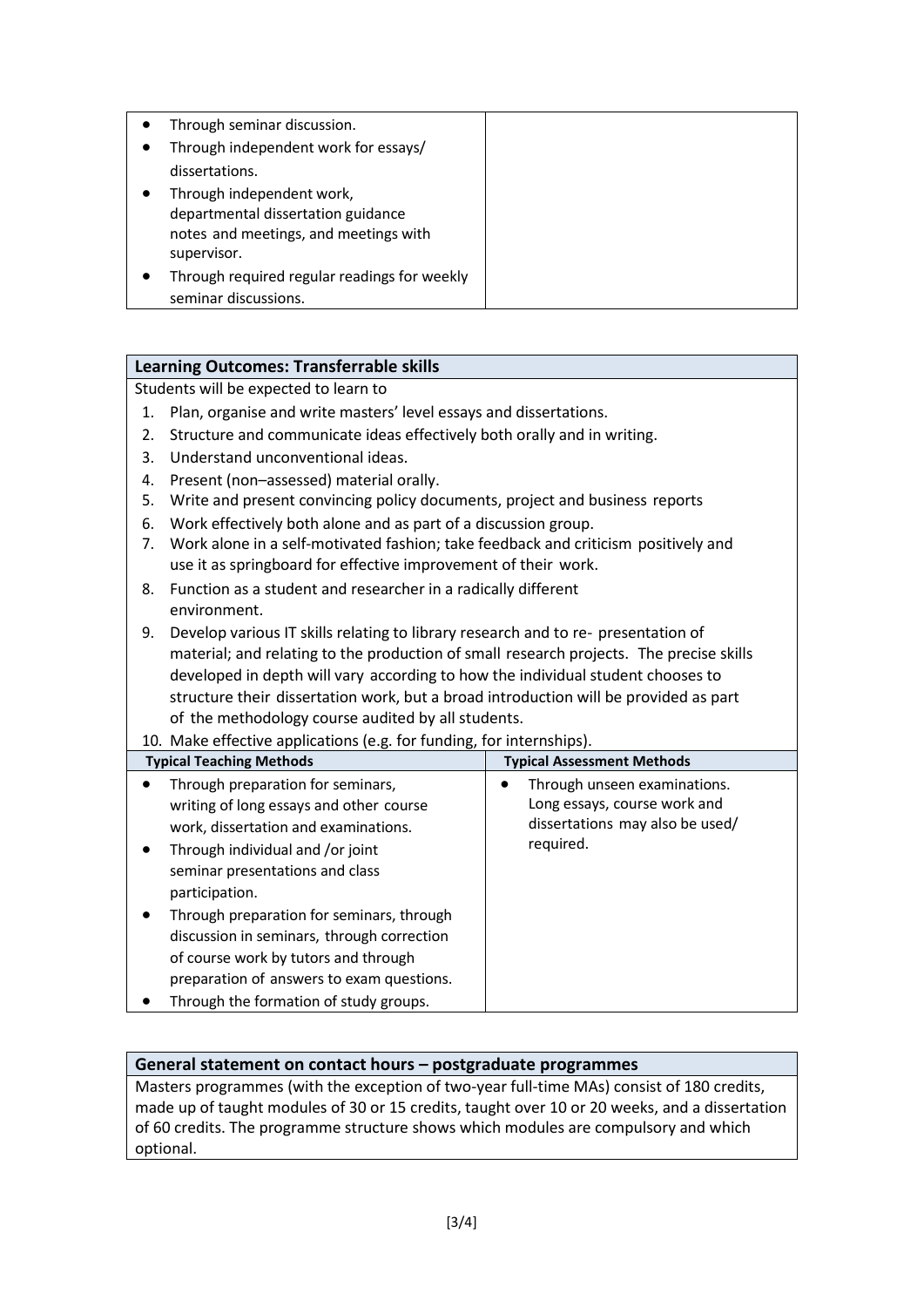As a rough guide, 1 credit equals approximately 10 hours of work. Most of this will be independent study (see [https://www.soas.ac.uk/admissions/ug/teaching/\)](https://www.soas.ac.uk/admissions/ug/teaching/) such as reading and research, preparing coursework, revising for examinations and so on. Also included is class time, for example lectures, seminars and other classes. Some subjects may have more class time than others – a typical example of this are language acquisition modules. At SOAS, most postgraduate modules have a one-hour lecture and a one-hour seminar every week, but this does vary.

More information can be found on individual module pages.